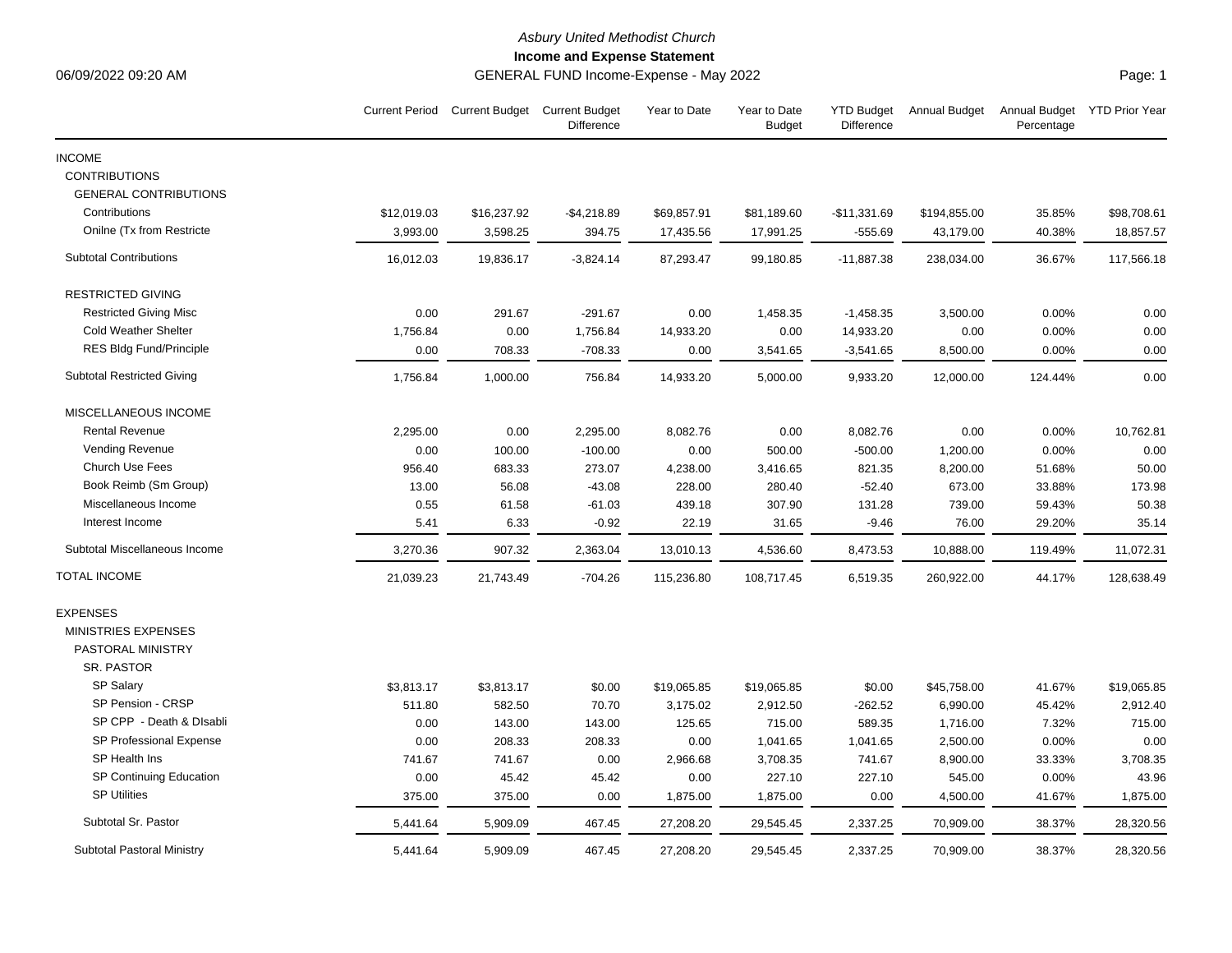## *Asbury United Methodist Church*

**Income and Expense Statement**

## 06/09/2022 09:20 AM GENERAL FUND Income-Expense - May 2022

Page: 2

|                                    |          | Current Period Current Budget Current Budget | <b>Difference</b> | Year to Date | Year to Date<br><b>Budget</b> | <b>YTD Budget</b><br><b>Difference</b> |           | Annual Budget Annual Budget YTD Prior Year<br>Percentage |          |
|------------------------------------|----------|----------------------------------------------|-------------------|--------------|-------------------------------|----------------------------------------|-----------|----------------------------------------------------------|----------|
| <b>EDUCATION MINISTRY</b>          |          |                                              |                   |              |                               |                                        |           |                                                          |          |
| Children's Sunday School           | 0.00     | 8.33                                         | 8.33              | 24.99        | 41.65                         | 16.66                                  | 100.00    | 24.99%                                                   | 0.00     |
| <b>Adult Sunday School</b>         | 0.00     | 21.25                                        | 21.25             | 138.90       | 106.25                        | $-32.65$                               | 255.00    | 54.47%                                                   | 19.78    |
| <b>CHILDRENS MINISTRY</b>          |          |                                              |                   |              |                               |                                        |           |                                                          |          |
| Cord. of Nursery                   | 241.58   | 241.58                                       | 0.00              | 1,207.90     | 1,207.90                      | 0.00                                   | 2,899.00  | 41.67%                                                   | 0.00     |
| Children's Programming             | 0.00     | 61.67                                        | 61.67             | 0.00         | 308.35                        | 308.35                                 | 740.00    | 0.00%                                                    | 241.27   |
| <b>Subtotal Childrens Ministry</b> | 241.58   | 303.25                                       | 61.67             | 1,207.90     | 1,516.25                      | 308.35                                 | 3,639.00  | 33.19%                                                   | 241.27   |
| YOUTH MINISTRY                     |          |                                              |                   |              |                               |                                        |           |                                                          |          |
| Coord of Student Ministry          | 683.33   | 683.33                                       | 0.00              | 3,416.65     | 3,416.65                      | 0.00                                   | 8,200.00  | 41.67%                                                   | 3,416.65 |
| <b>ADULT EDUCATION</b>             |          |                                              |                   |              |                               |                                        |           |                                                          |          |
| Sm Group Study Books               | 133.40   | 41.67                                        | $-91.73$          | 133.40       | 208.35                        | 74.95                                  | 500.00    | 26.68%                                                   | 339.48   |
| CONGREG. CARE & OUTREACH           |          |                                              |                   |              |                               |                                        |           |                                                          |          |
| <b>Connections Programming</b>     | 0.00     | 48.33                                        | 48.33             | 0.00         | 241.65                        | 241.65                                 | 580.00    | 0.00%                                                    | 113.00   |
| Ministry Connection Coord          | 0.00     | 241.58                                       | 241.58            | 0.00         | 1,207.90                      | 1,207.90                               | 2,899.00  | 0.00%                                                    | 2,438.00 |
| Congregational Care                | 0.00     | 16.67                                        | 16.67             | 0.00         | 83.35                         | 83.35                                  | 200.00    | 0.00%                                                    | 0.00     |
| Hospitality                        | 0.00     | 154.17                                       | 154.17            | 0.00         | 770.85                        | 770.85                                 | 1,850.00  | 0.00%                                                    | 0.00     |
| Subtotal Congreg. Care & Outreach  | 0.00     | 460.75                                       | 460.75            | 0.00         | 2,303.75                      | 2,303.75                               | 5,529.00  | 0.00%                                                    | 2,551.00 |
| <b>WORSHIP</b>                     |          |                                              |                   |              |                               |                                        |           |                                                          |          |
| Worship Programing                 | 20.94    | 54.17                                        | 33.23             | 186.62       | 270.85                        | 84.23                                  | 650.00    | 28.71%                                                   | 268.31   |
| Media / Audio Visual               | 14.99    | 208.33                                       | 193.34            | 288.95       | 1,041.65                      | 752.70                                 | 2,500.00  | 11.56%                                                   | 390.03   |
| Organist/Pianist                   | 585.00   | 581.25                                       | $-3.75$           | 2,520.00     | 2,906.25                      | 386.25                                 | 6,975.00  | 36.13%                                                   | 1,800.00 |
| Subtotal Worship                   | 620.93   | 843.75                                       | 222.82            | 2,995.57     | 4,218.75                      | 1,223.18                               | 10,125.00 | 29.59%                                                   | 2,458.34 |
| <b>Subtotal Education Ministry</b> | 1,679.24 | 2,362.33                                     | 683.09            | 7,917.41     | 11,811.65                     | 3,894.24                               | 28,348.00 | 27.93%                                                   | 9,026.52 |
| <b>SUPPORT SERVICES</b>            |          |                                              |                   |              |                               |                                        |           |                                                          |          |
| <b>OFFICE</b>                      |          |                                              |                   |              |                               |                                        |           |                                                          |          |
| Office Misc                        | 0.00     | 8.33                                         | 8.33              | 110.99       | 41.65                         | $-69.34$                               | 100.00    | 110.99%                                                  | 22.50    |
| Electronic Giving (Vanco)          | 200.00   | 91.67                                        | $-108.33$         | 450.00       | 458.35                        | 8.35                                   | 1,100.00  | 40.91%                                                   | 400.00   |
| <b>Office Supplies</b>             | 0.00     | 41.67                                        | 41.67             | 88.25        | 208.35                        | 120.10                                 | 500.00    | 17.65%                                                   | 422.28   |
| Postage                            | 0.00     | 83.33                                        | 83.33             | 464.00       | 416.65                        | $-47.35$                               | 1,000.00  | 46.40%                                                   | 500.32   |
| Secretary                          | 966.33   | 966.33                                       | 0.00              | 4,831.65     | 4,831.65                      | 0.00                                   | 11,596.00 | 41.67%                                                   | 4,120.00 |
| Banners/Signs/Cards                | 0.00     | 52.92                                        | 52.92             | 132.56       | 264.60                        | 132.04                                 | 635.00    | 20.88%                                                   | 0.00     |
| Subtotal Office                    | 1,166.33 | 1,244.25                                     | 77.92             | 6,077.45     | 6,221.25                      | 143.80                                 | 14,931.00 | 40.70%                                                   | 5,465.10 |
| <b>MKI Expenses</b>                | 0.00     | 0.00                                         | 0.00              | 0.00         | 0.00                          | 0.00                                   | 0.00      | 0.00%                                                    | 1,000.00 |
| Employer FICA/Medi Taxes           | 254.99   | 316.67                                       | 61.68             | 1,176.36     | 1,583.35                      | 406.99                                 | 3,800.00  | 30.96%                                                   | 1,542.24 |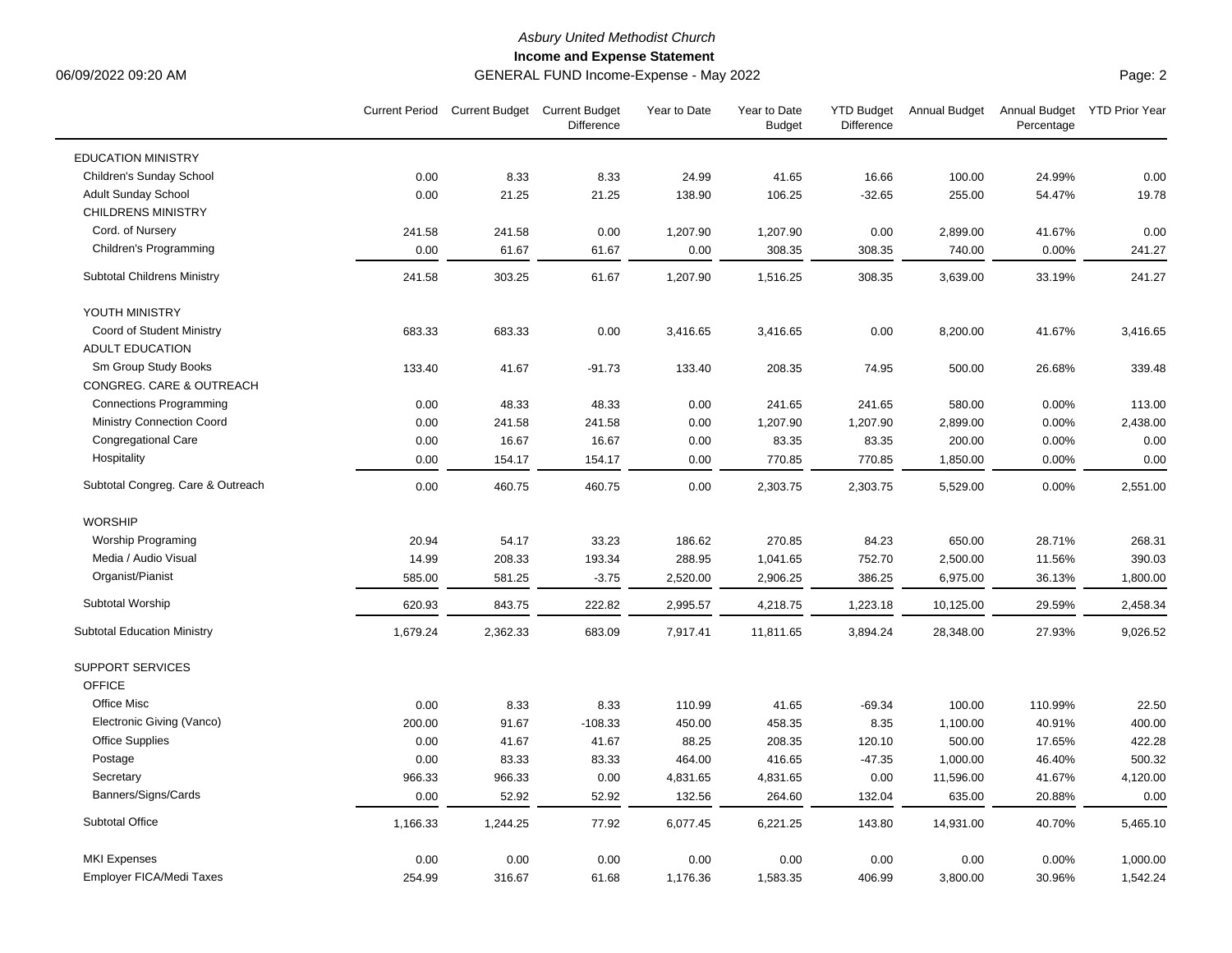# *Asbury United Methodist Church*

**Income and Expense Statement**

06/09/2022 09:20 AM GENERAL FUND Income-Expense - May 2022

Page: 3

|                                     |          | Current Period Current Budget Current Budget | Difference  | Year to Date | Year to Date<br><b>Budget</b> | <b>YTD Budget</b><br>Difference | Annual Budget | Annual Budget YTD Prior Year<br>Percentage |           |
|-------------------------------------|----------|----------------------------------------------|-------------|--------------|-------------------------------|---------------------------------|---------------|--------------------------------------------|-----------|
| Contract Labor                      | 0.00     | 16.67                                        | 16.67       | 0.00         | 83.35                         | 83.35                           | 200.00        | 0.00%                                      | 0.00      |
| Work Comp Ins                       | 465.17   | 78.33                                        | $-386.84$   | 465.17       | 391.65                        | $-73.52$                        | 940.00        | 49.49%                                     | 0.00      |
| <b>Online Directory</b>             | 120.00   | 10.00                                        | $-110.00$   | 120.00       | 50.00                         | $-70.00$                        | 120.00        | 100.00%                                    | 120.00    |
| <b>Subtotal Support Services</b>    | 2,006.49 | 1,665.92                                     | $-340.57$   | 7,838.98     | 8,329.60                      | 490.62                          | 19,991.00     | 39.21%                                     | 8,127.34  |
| <b>MUSIC MINISTRY</b>               |          |                                              |             |              |                               |                                 |               |                                            |           |
| <b>CHANCEL CHOIR</b>                |          |                                              |             |              |                               |                                 |               |                                            |           |
| <b>Chancel Choir Director</b>       | 500.00   | 500.00                                       | 0.00        | 2,500.00     | 2,500.00                      | 0.00                            | 6,000.00      | 41.67%                                     | 2,500.00  |
| <b>ALABASTER</b>                    |          |                                              |             |              |                               |                                 |               |                                            |           |
| Contemp Music Leader                | 357.00   | 368.33                                       | 11.33       | 901.00       | 1,841.65                      | 940.65                          | 4,420.00      | 20.38%                                     | 0.00      |
| <b>Subtotal Music Ministry</b>      | 857.00   | 868.33                                       | 11.33       | 3,401.00     | 4,341.65                      | 940.65                          | 10,420.00     | 32.64%                                     | 2,500.00  |
| <b>Subtotal Ministries Expenses</b> | 9,984.37 | 10,805.67                                    | 821.30      | 46,365.59    | 54,028.35                     | 7,662.76                        | 129,668.00    | 35.76%                                     | 47,974.42 |
| <b>FACILITIES SUPPORT</b>           |          |                                              |             |              |                               |                                 |               |                                            |           |
| <b>BUILDING INDEBTEDNESS</b>        |          |                                              |             |              |                               |                                 |               |                                            |           |
| Ch Mortgage - New Note              | 3,692.32 | 3,968.00                                     | 275.68      | 18,461.60    | 19,840.00                     | 1,378.40                        | 47,616.00     | 38.77%                                     | 23,806.89 |
| Rental Properties Loan              | 0.00     | 250.00                                       | 250.00      | 1,000.00     | 1,250.00                      | 250.00                          | 3,000.00      | 33.33%                                     | 1,250.00  |
| Subtotal Building Indebtedness      | 3,692.32 | 4,218.00                                     | 525.68      | 19,461.60    | 21,090.00                     | 1,628.40                        | 50,616.00     | 38.45%                                     | 25,056.89 |
| <b>BUILDING OPERATIONS</b>          |          |                                              |             |              |                               |                                 |               |                                            |           |
| Kitchen                             | 0.00     | 41.67                                        | 41.67       | 0.00         | 208.35                        | 208.35                          | 500.00        | 0.00%                                      | 0.00      |
| SecSyst(fire & Bldg) Insp           | 935.89   | 240.00                                       | $-695.89$   | 1,693.11     | 1,200.00                      | $-493.11$                       | 2,880.00      | 58.79%                                     | 769.50    |
| Elev main/monit Inspect             | 150.00   | 220.00                                       | 70.00       | 1,465.50     | 1,100.00                      | $-365.50$                       | 2,640.00      | 55.51%                                     | 1,273.70  |
| Property Insurance                  | 1,501.84 | 1,183.00                                     | $-318.84$   | 6,149.56     | 5,915.00                      | $-234.56$                       | 14,196.00     | 43.32%                                     | 6,045.90  |
| Vending                             | 0.00     | 100.00                                       | 100.00      | 317.52       | 500.00                        | 182.48                          | 1,200.00      | 26.46%                                     | 0.00      |
| Church Utilities-E.W.S.G.           | 2,500.00 | 1,000.00                                     | $-1,500.00$ | 8,498.00     | 5,000.00                      | $-3,498.00$                     | 12,000.00     | 70.82%                                     | 10,445.00 |
| Church Trash                        | 118.80   | 111.00                                       | $-7.80$     | 569.85       | 555.00                        | $-14.85$                        | 1,332.00      | 42.78%                                     | 478.75    |
| Church Telephone                    | 271.94   | 190.00                                       | $-81.94$    | 1,159.81     | 950.00                        | $-209.81$                       | 2,280.00      | 50.87%                                     | 1,071.91  |
| Church Maint / Repairs              | 59.00    | 90.00                                        | 31.00       | 1,020.88     | 450.00                        | $-570.88$                       | 1,080.00      | 94.53%                                     | 295.00    |
| <b>Church Supplies</b>              | 0.00     | 230.00                                       | 230.00      | 0.00         | 1,150.00                      | 1,150.00                        | 2,760.00      | 0.00%                                      | 0.00      |
| <b>Church Snow Removal</b>          | 0.00     | 41.67                                        | 41.67       | 375.00       | 208.35                        | $-166.65$                       | 500.00        | 75.00%                                     | 75.00     |
| Parsonage Maint / Repairs           | 0.00     | 245.00                                       | 245.00      | 724.05       | 1,225.00                      | 500.95                          | 2,940.00      | 24.63%                                     | 84.68     |
| <b>Church Cleaning Contract</b>     | 1,492.00 | 1,000.00                                     | $-492.00$   | 5,983.00     | 5,000.00                      | $-983.00$                       | 12,000.00     | 49.86%                                     | 3,000.00  |
| Copies/Copy Equip & Svc             | 192.43   | 250.00                                       | 57.57       | 737.43       | 1,250.00                      | 512.57                          | 3,000.00      | 24.58%                                     | 910.56    |
| Lawn Care                           | 573.00   | 328.67                                       | $-244.33$   | 573.00       | 1,643.35                      | 1,070.35                        | 3,944.00      | 14.53%                                     | 925.00    |
| <b>Subtotal Building Operations</b> | 7,794.90 | 5,271.01                                     | $-2,523.89$ | 29,266.71    | 26,355.05                     | $-2,911.66$                     | 63,252.00     | 46.27%                                     | 25,375.00 |

MISSIONS